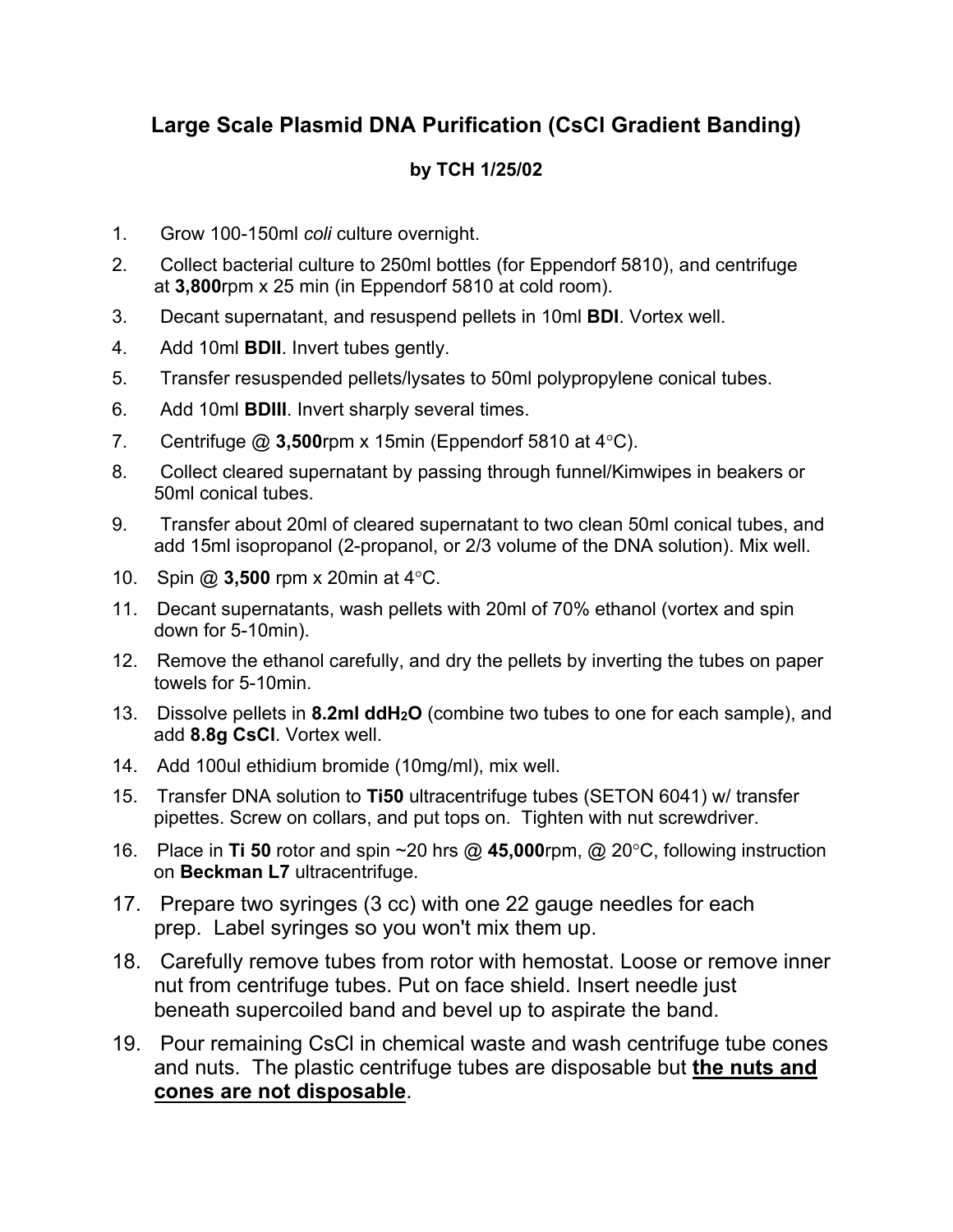- 20. Extract with an equal volume of  $H_2O$  saturated 1-Butanol in 15 ml conical tubes (**Saturated 1-butanol** = 40 ml 1-butanol + 10 ml H2O; the butanol stays on top).
- 21. Vortex and sit 10-60 sec @ RT. Pipette off/discard top (red/pink) layer.
- 22. Repeat three times (total of 4 extractions) or until the red/pink color completely disappear. Add equal volume of H2O-saturated 1-butanol each time. (If begin with 1.5 ml, end with  $\sim$  2.5 ml of solution).
- 23. Add ddH2O to 10ml mark (or 5 volumes ddH2O to final volume of DNA) in a 50 ml tube. Mix well and add 20-30ml (or 2 volumes) of 100% ethanol (e.g., if 2.5 ml DNA, add 12.5 ml ddH2O, mix, then add 30 ml ethanol).
- 24. Centrifuge 30 min @ **3,500** rpm in Eppendorf 5810.
- 25. [*Optional: Wash pellets with 70 % ethanol twice, Re-spin and remove last drop of 70% ethanol. You may be at risk losing a lot of DNA using this method!*].
- 26. Dissolve pellets in 200ul ddH2O (it may take up to 30min, or place the tube in 37°C water bath). Briefly spin down, and transfer the DNA solution to a 1.7ml microfuge tube. Add 100ul 7.5M ammonium acetate and 600ul 100% ethanol.
- 27. Mix well and spin in microcentrifuge at top speed for 5 min at room temperature.
- 28. Wash pellets with 70% ethanol twice.
- 29. Dissolve in 300-500ul of  $ddH<sub>2</sub>O$  (depending on the thickness of supercoiled band; it may take up to 30min, or place the tube in  $37^{\circ}$ C water bath). Read **OD260** *vs.* **OD280** to determine the quality and quantity (concentration) of plasmid DNA. Stock DNA should be kept at –  $20^{\circ}$ C.

## **STOCK SOLUTIONS**:

### **BDI (Lab Stock):**

50 mM glucose, 25 mM Tris pH 8.0, 10 mM EDTA stored  $@$  4 $°C$ (made as follows: 4.5 gm glucose, 12.5 ml 1 M Tris-HCl pH 8.5, 25 ml 0.2M EDTA, 460 ml H2O, pH 8.05).

## **BDII (Made by yourself):**